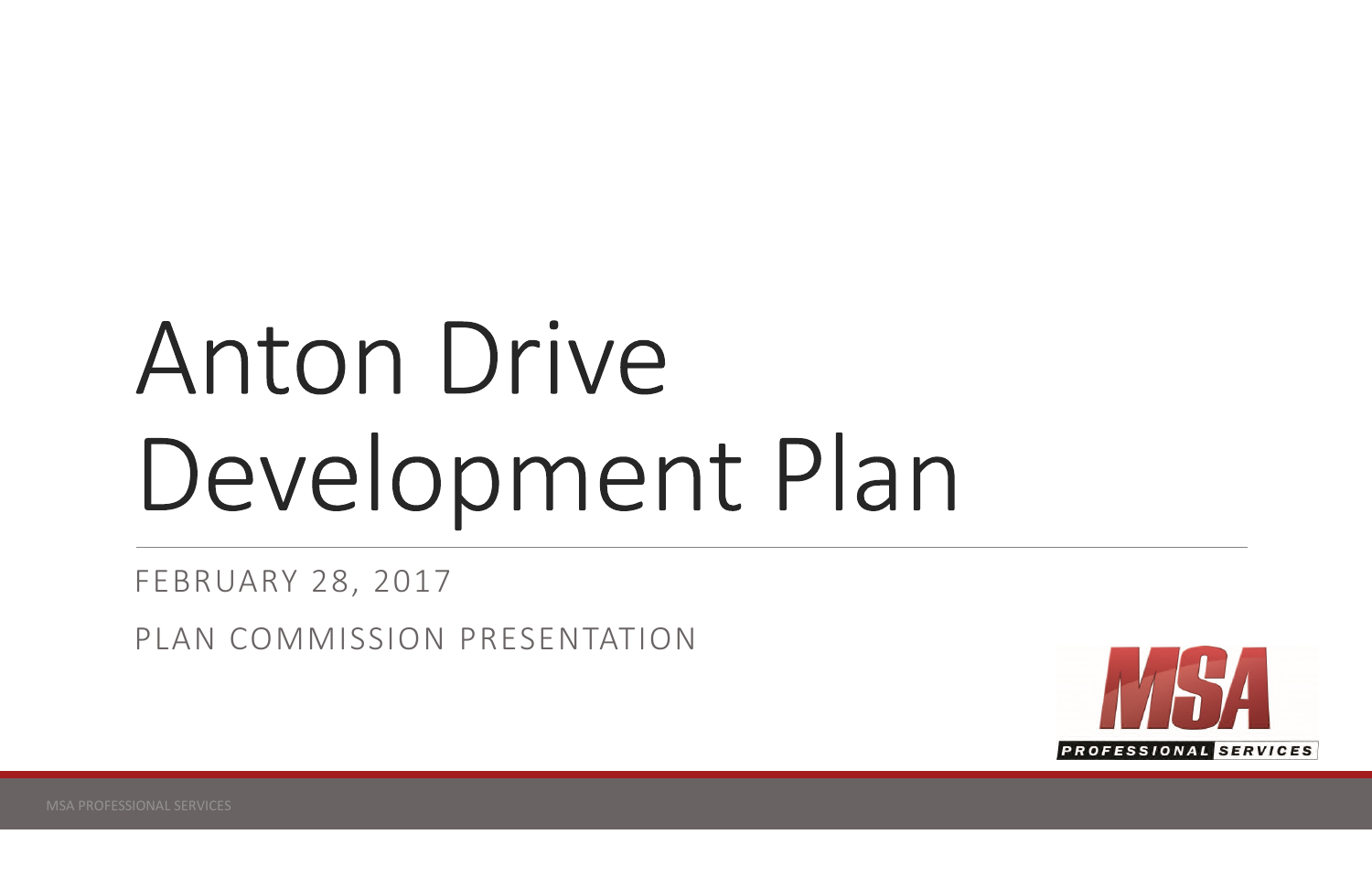### Tonight's Presentation

### **Overview of Process and Stakeholder Engagement Overview of Plan Document and Final Edits**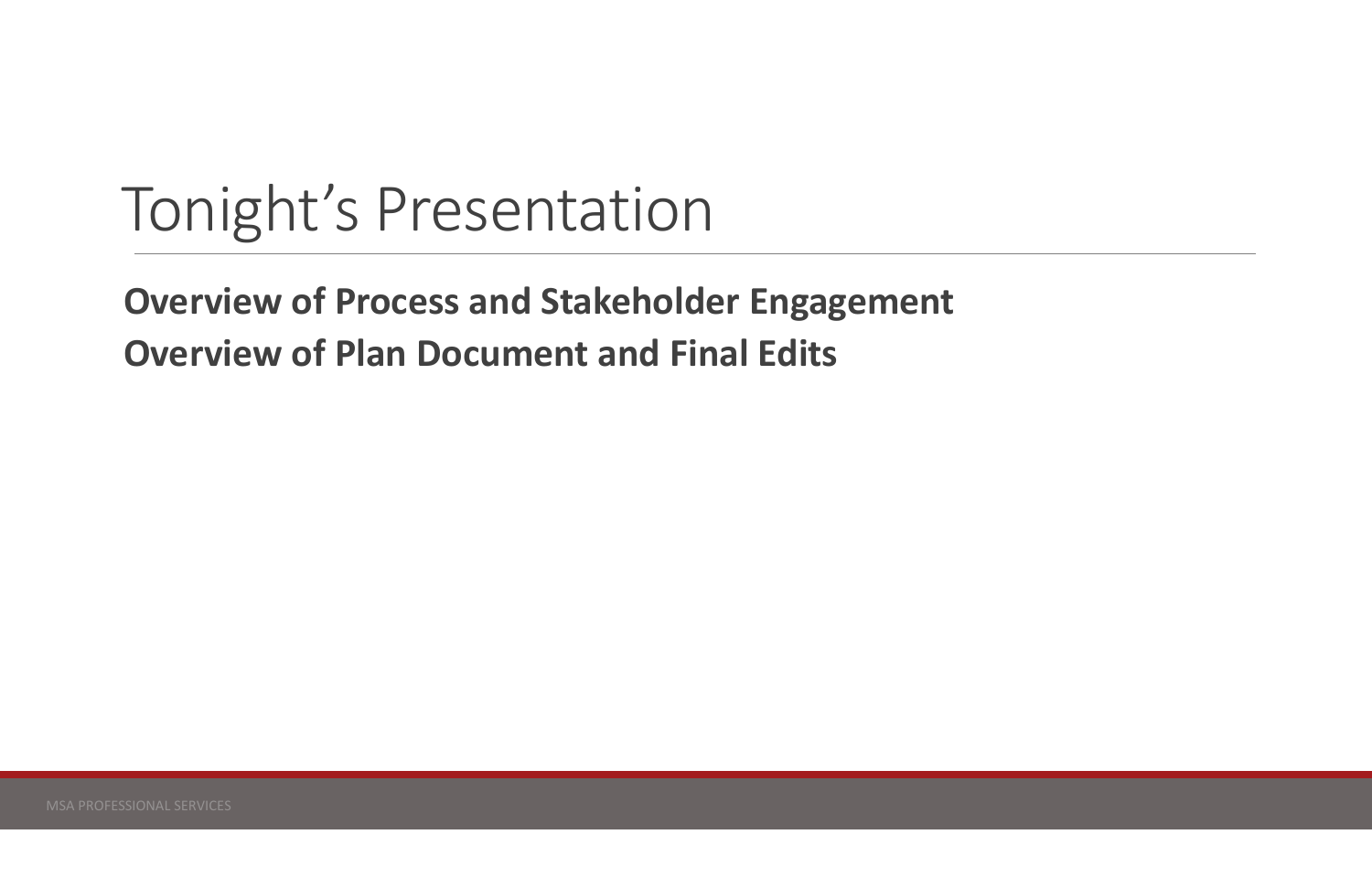# Stakeholder Engagement

**Steering Committee** (January, March, April, August, October) **Public Meetings (May, September) Interviews** (February **Planning Commission** (May, September, January 17 Public Hearing) **Various Committee Meetings (CEDA, TTC, Public Works) Common Council (May, February 28 Adoption)**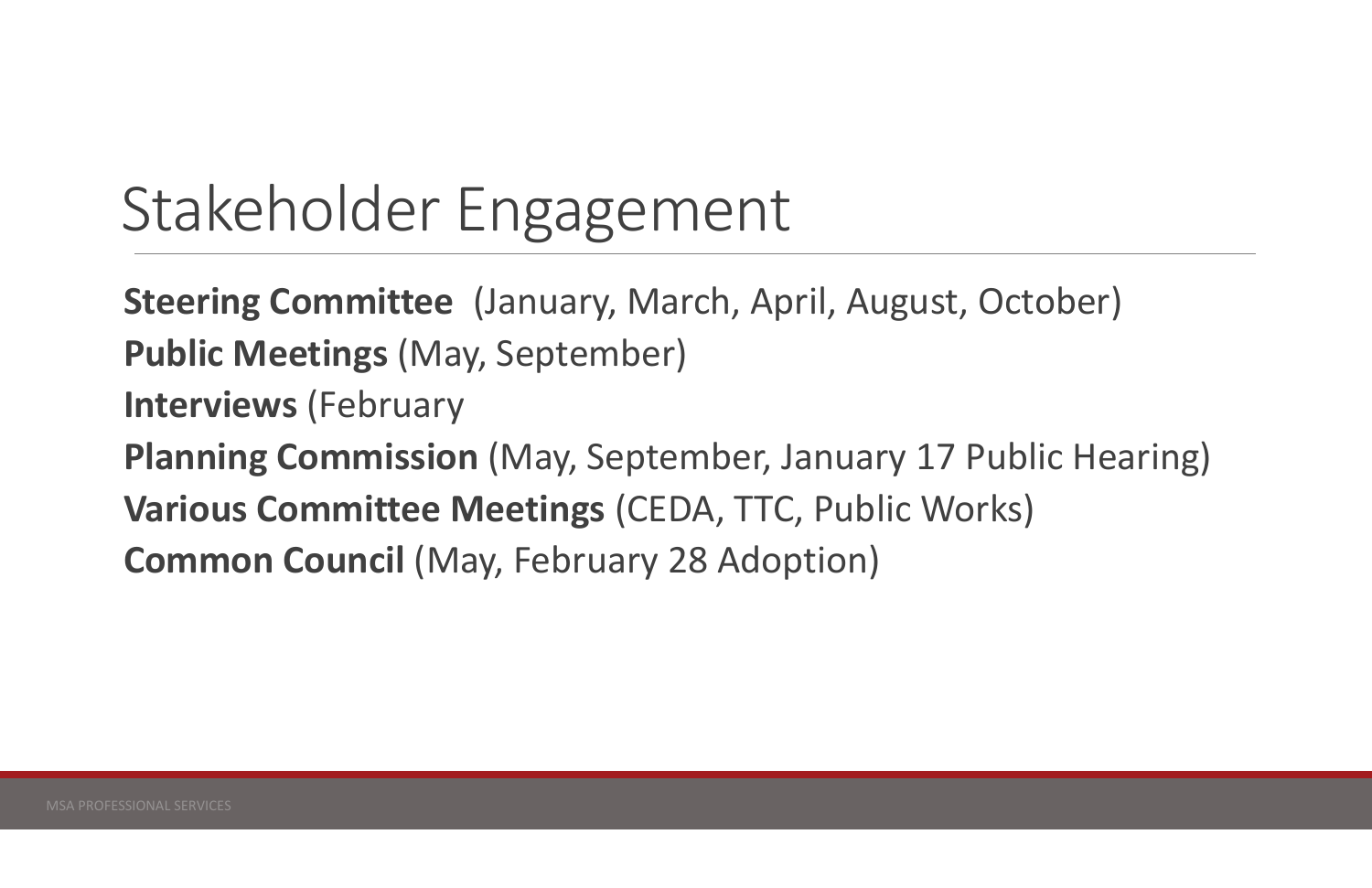### • Vision Statement

The Anton Drive Planning Area will develop and redevelop with diverse uses, high quality buildings and smart urban design. New investment here will benefit the City of Fitchburg in general, and specifically local businesses and the Jamestown Neighborhood, by bringing more customers, jobs and amenities to the area.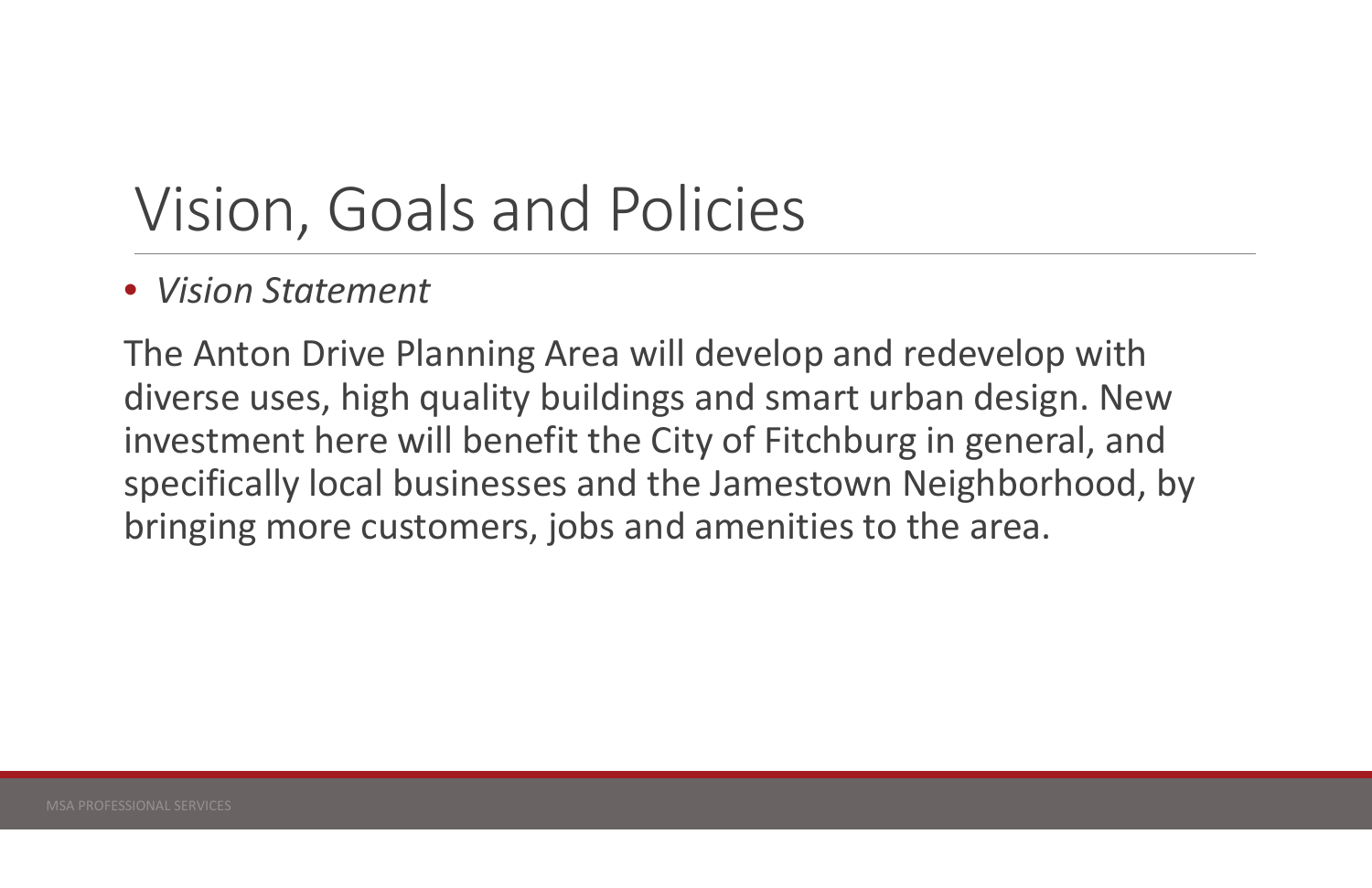- Goal 1 Development and redevelopment in the Anton Drive Planning Area will establish this area as unique, walkable and urban.
- Policy #1.1 A Walkable Neighborhood
- Policy #1.2 Smart Design along Verona Road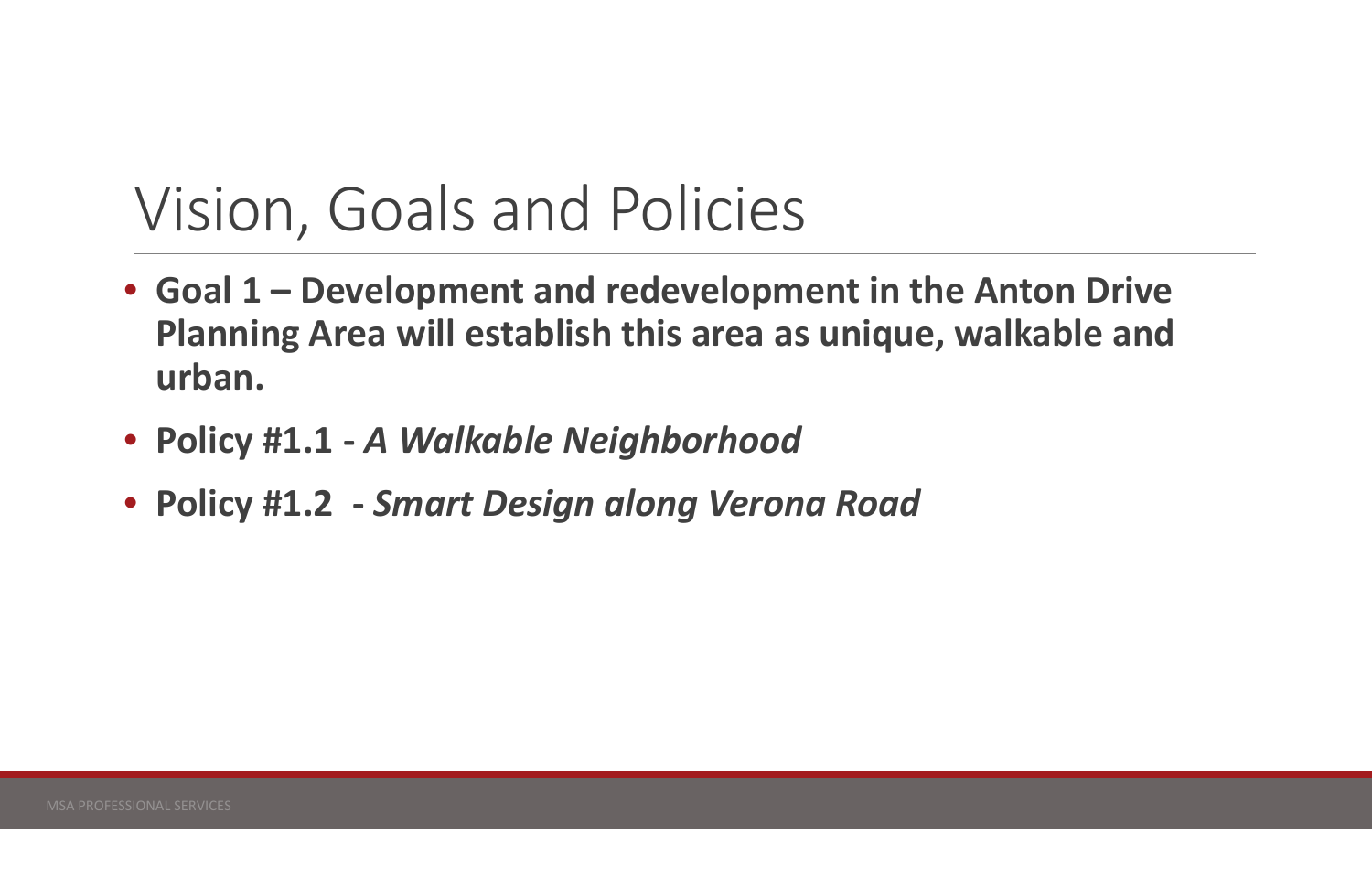- GOAL 2 New development in the planning area will be economically viable and will also be compatible with and support the success of the **Jamestown Neighborhood.**
- Policy #2.1 New Residential Uses Desired
- Policy #2.2 Affordable Housing (maintain # of income qualified units, except no limit on senior housing)
- Policy #2.3 Business+Resident Connections Encouraged
- Policy #2.4 Community Meeting Spaces Encouraged
- **Policy #2.5 Maintain Existing Residential Uses**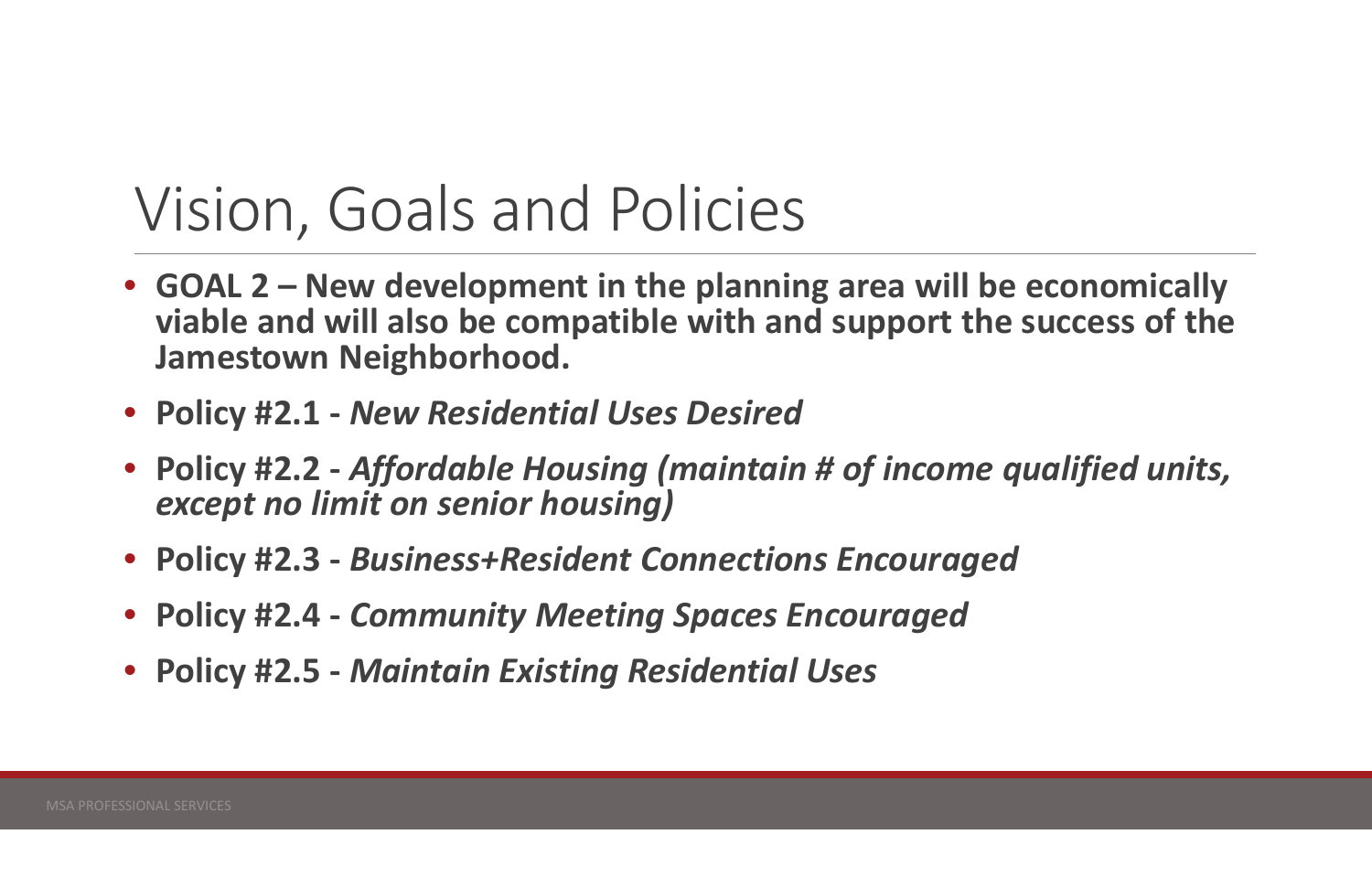- GOAL 3 Local intersections within and at the edges of the planning area will safely accommodate the new traffic resulting from development within the study area.
- Policy #3.1 Maintain Intersection Level of Service (LOS) D or Better
- Policy #3.2 New Trip Generation **Guidelines**

### Suggested PM Peak Trip Generation Limits By Region

|                 |               | <b>New Trips</b> |
|-----------------|---------------|------------------|
| <b>Region 1</b> | PM IN         | 10               |
|                 | PM OUT        | 5                |
| <b>Region 2</b> | PM IN         | o                |
|                 | <b>PM OUT</b> | Ū,               |
| <b>Region 3</b> | PM IN         | o                |
|                 | PM OUT        | 10               |
| <b>Region 4</b> | PM IN         | o                |
|                 | PM OUT        | 105              |
| <b>Region 5</b> | PM IN         | 60               |
|                 | PM OUT        | 110              |
| <b>Region 6</b> | PM IN         | 250              |
|                 | PM OUT        | 225              |
| <b>Region 7</b> | PM IN         | 340              |
|                 | PM OUT        | 360              |
| <b>Region 8</b> | PM IN         | 20               |
|                 | PM OUT        | 15               |

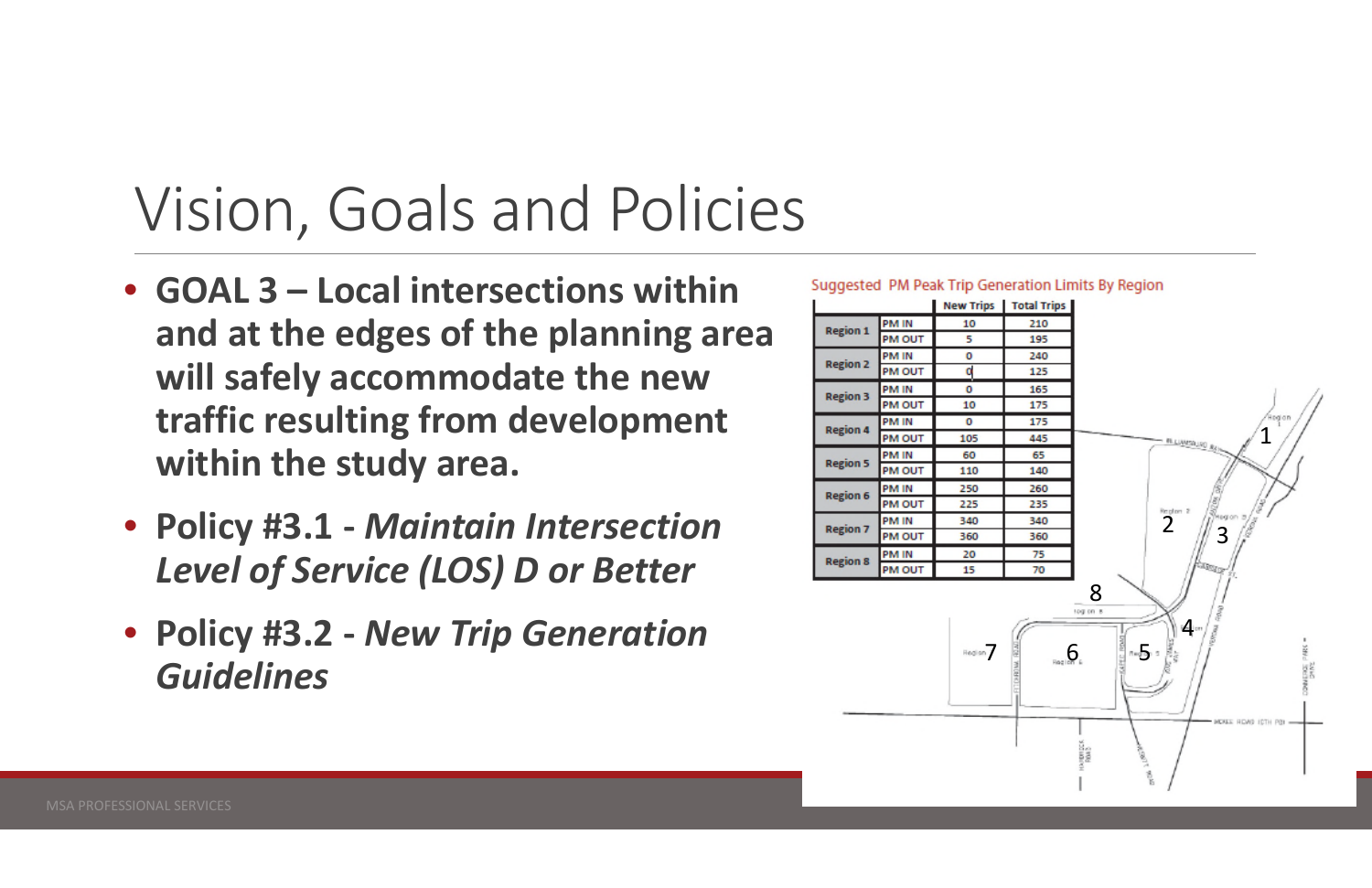### **RECOMMENDED MOBILITY IMPROVEMENTS**



Planning Area

Parcel



**Intersection Review** 





Expand R.O.W. (Fitchrona RD)



Left Turn Improvement Right Turn Addition (Reserve R.O.W.)



 $-1$ 

- **Bike Lane Facilities (Both sides)** Multi-Use Path Addition Alternative Multi-Use Path Multi-Use Path Connection to Neighborhood (location not specific)
- **Sidewalk Addition Wide Sidewalk Addition**
- 
- City of Madison Sidewalk Addition  $\sim$

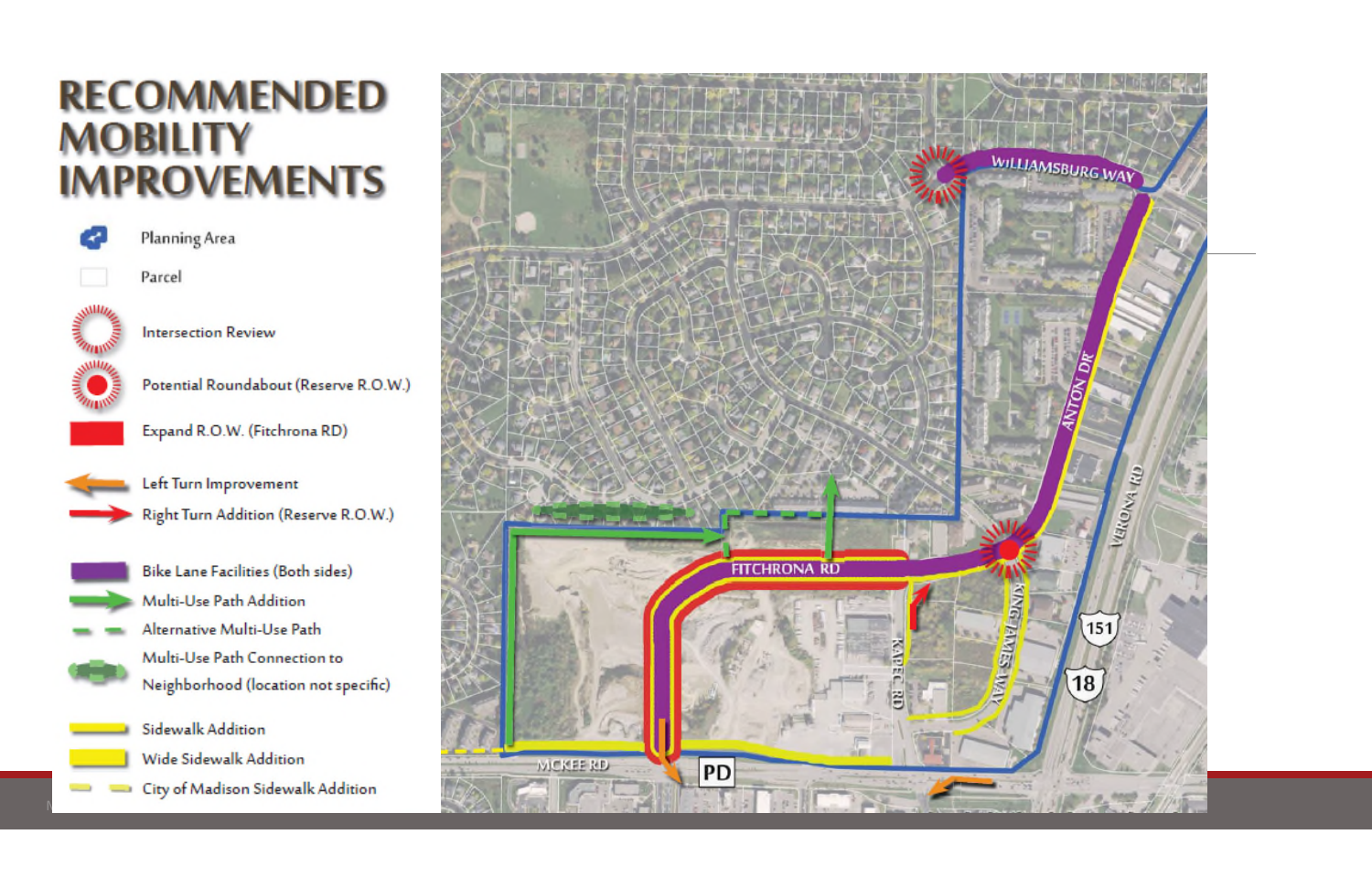# Placemaking

- Urban and Walkable
- · Design Guidelines:
	- **Site Design**  $\circ$
	- **Parking lots**  $\circ$
	- **Building Design**  $\circ$
	- Lighting  $\circ$
	- **Signage**  $\circ$

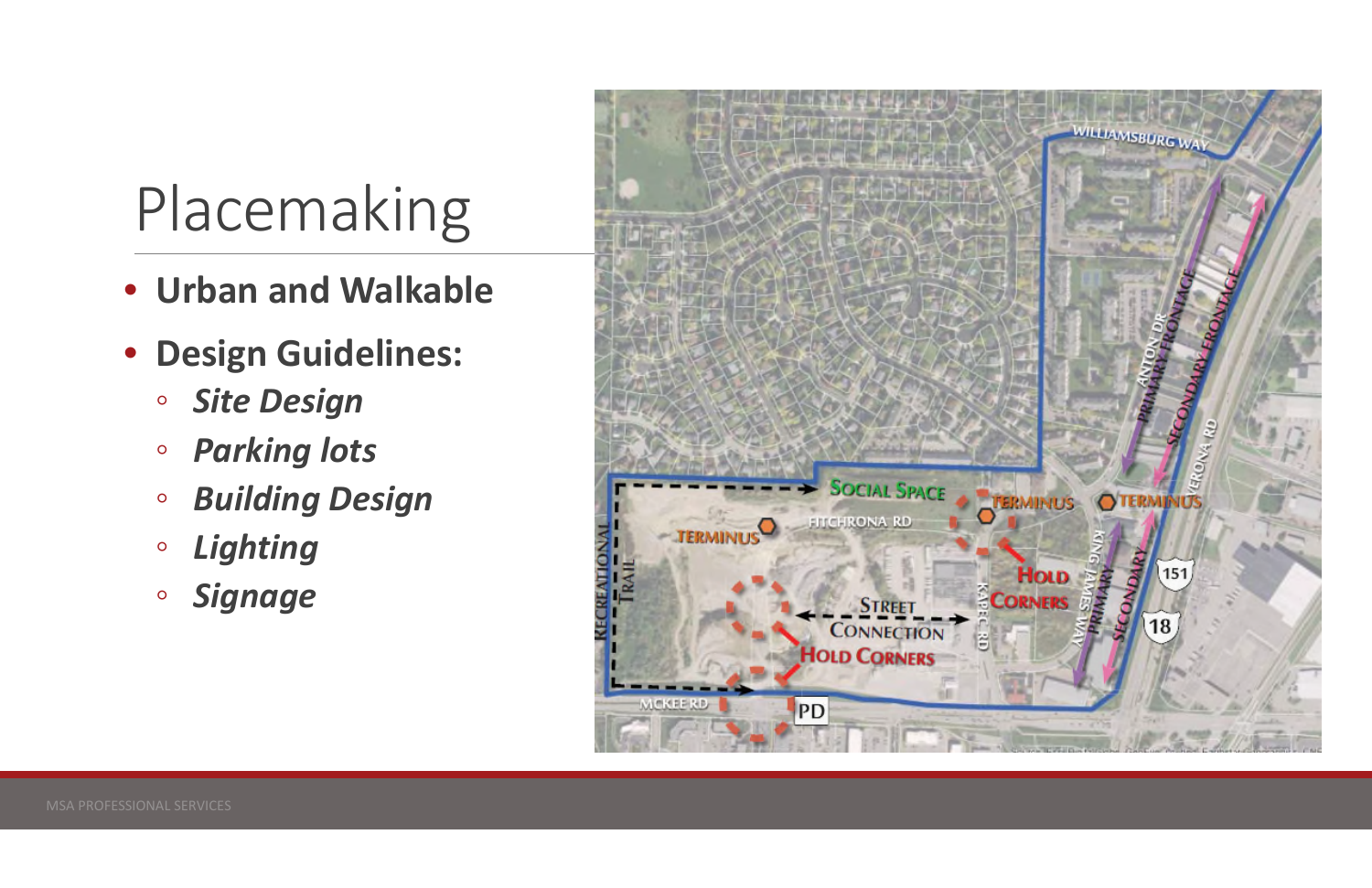## Land Use

For lands west of Fitchrona Road:

- Medium Density Residential- $\bullet$ up to 3 stories/35 feet as allowed by zoning
- Development of any part requires detailed plan for development of whole area
- Minimum 60-foot green space buffers to north and west
- Area could be 100% Business if north green space buffer is 120 feet

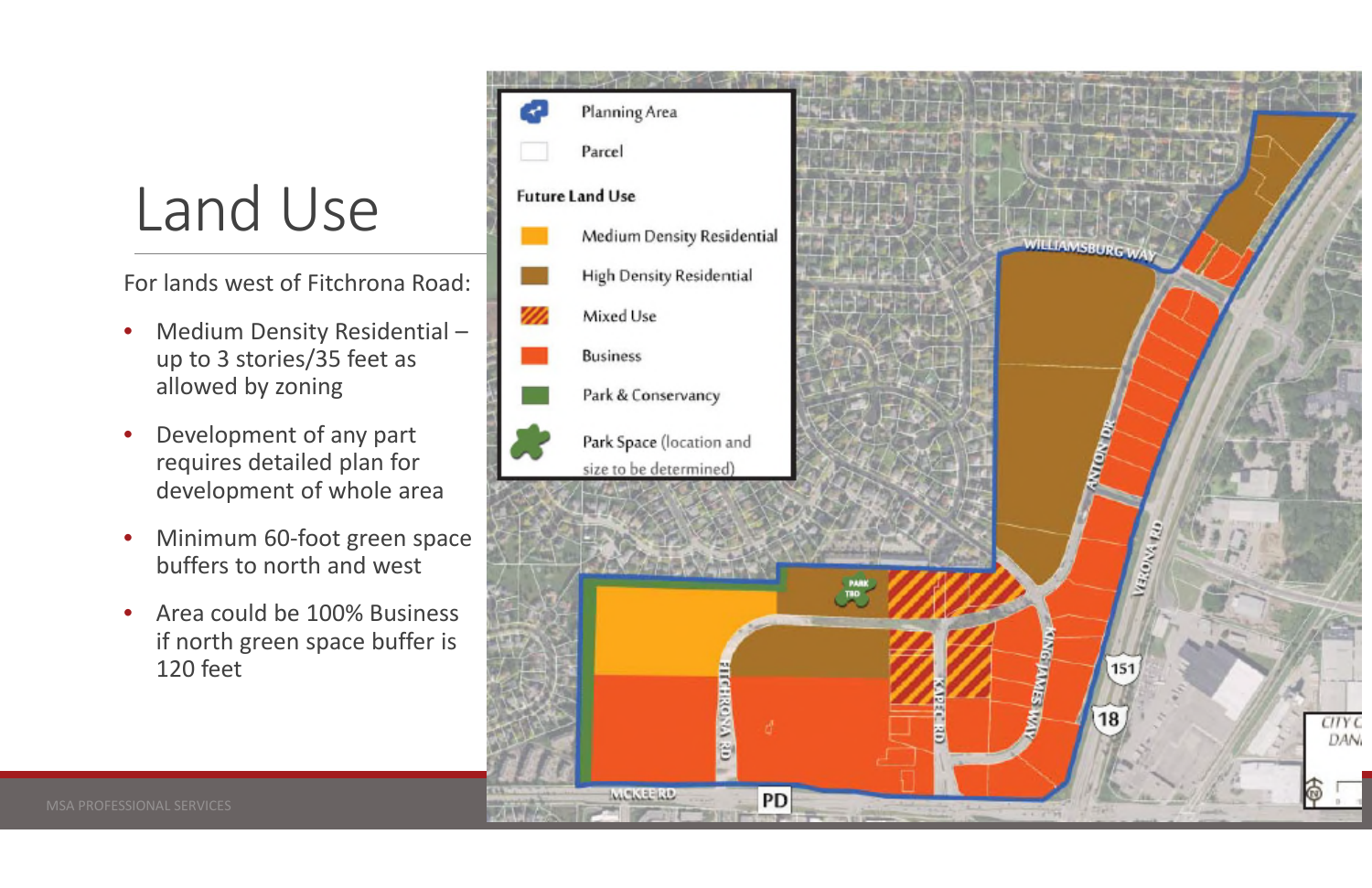### Smart Code Option

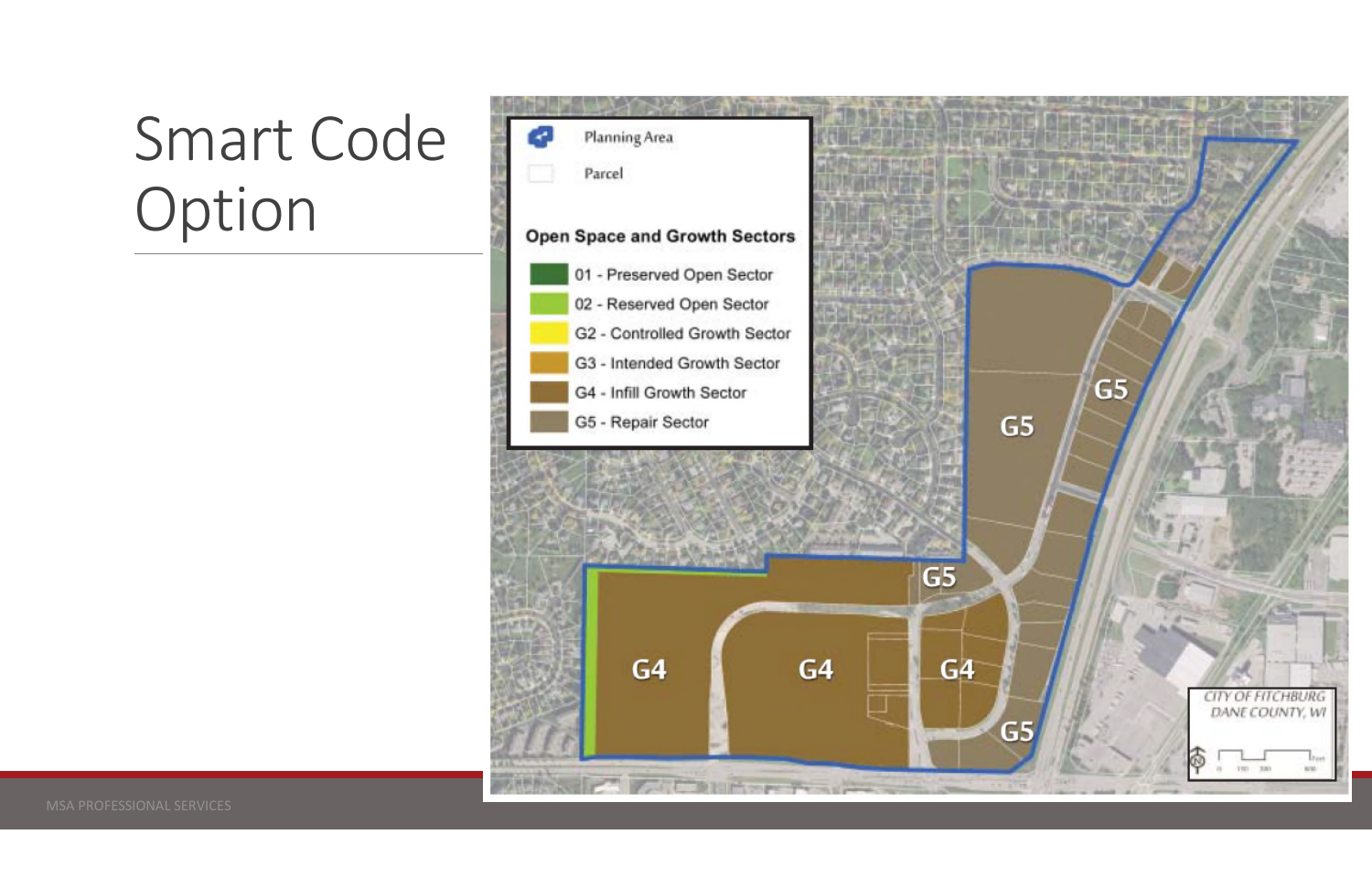### **Action Plan**

- · Mobility
- Economic Development and Housing
- · Urban Design